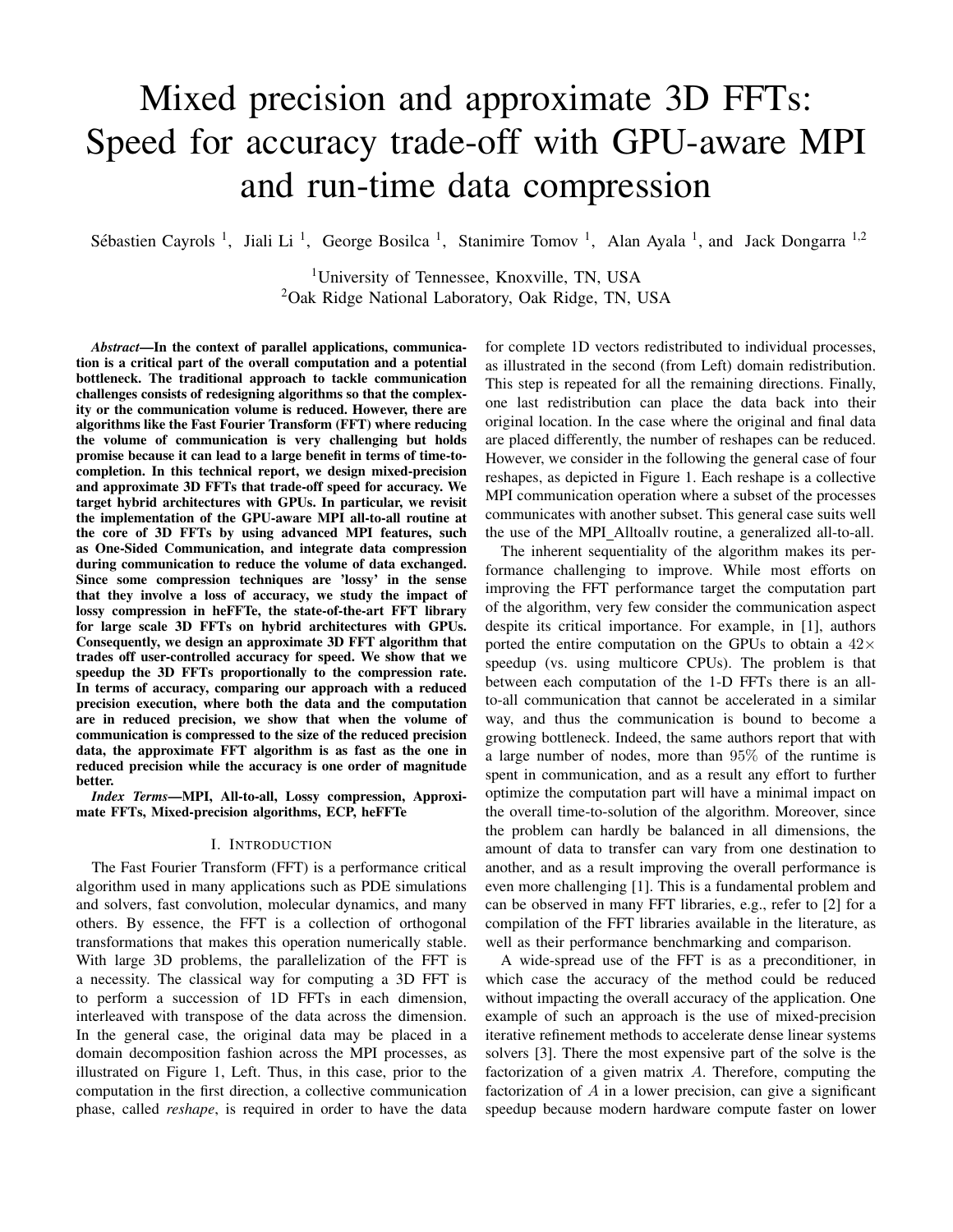

Fig. 1. Data movements in the x, y and z direction of the 3D FFT algorithm using MPI\_Alltoallv, on a 3D grid of  $4 \times 3 \times 3$  processors.

| Arithmetic | <b>Size</b> | Range                  |                        |                       | Unit round-off        | Peak Tflop/s |       |
|------------|-------------|------------------------|------------------------|-----------------------|-----------------------|--------------|-------|
|            | (bits)      | $x_{\min,s}$           | $x_{\min}$             | $x_{\text{max}}$      |                       | V100-        | MI100 |
| BFloat16   | 16          | $9.2 \times 10^{-41}$  | $1.2 \times 10^{-38}$  | $3.4 \times 10^{38}$  | $3.9 \times 10^{-3}$  | N/A          | 92    |
| FP16       | 16          | $6.0 \times 10^{-8}$   | $6.1 \times 10^{-5}$   | $6.6 \times 10^4$     | $4.9 \times 10^{-4}$  | 125          | 184   |
| FP32       | 32          | $1.4 \times 10^{-45}$  | $1.2 \times 10^{-38}$  | $3.4 \times 10^{38}$  | $6.0 \times 10^{-8}$  | 15.7         | 23    |
| FP64       | 64          | $4.9 \times 10^{-324}$ | $2.2 \times 10^{-308}$ | $1.8 \times 10^{308}$ | $1.1 \times 10^{-16}$ | 7.8          | 11.5  |

TABLE I

PARAMETERS FOR THE IEEE FP16, FP32, AND FP64 ARITHMETIC PRECISION, AND THEIR RESPECTIVE PEAK PERFORMANCES ON NVIDIA V100 AND AMD MI100 GPUS.

number of bits, as highlighted in Table I. Then, a process of refinement is needed to obtain the originally desired accuracy. When applicable, the use of mixed-precision solvers leads to significant speedup [3]. In the context of FFT, using mixedprecision in the local 1D FFT computations would only give a limited overall benefit, as the local FFTs are already highly optimized using GPUs, and therefore already take only a few percents of the overall time. Thus, other approaches are needed, including the one pursued in this technical report and work to develop fast mixed-precision approximate FFTs by reducing the FFT's communication costs through accelerated GPU-aware MPI integrated with on-the-fly data compression and decompression.

Our contribution in this work is three-fold. First, we designed a mixed-precision approximate FFT algorithm (described in Section III) that reduces the volume of communication through lossy compression while controlling the accuracy. Second, we apply compression techniques on the data using GPUs before each communication, reducing the cost of communication, and thus the overall execution time in Section IV. Finally, we designed and implemented a very efficient allto-all MPI algorithm for GPU-direct communications using one-sided communication scheme in Section V. All these developments were tested through the open source state-of-theart heFFTe library for 3D FFTs [4], extending its fuctionality to provide fast mixed-precision approximate 3D FFTs that can control the computational accuracy through user-specified error tolerance. Experimental setup and results are given in Section VI, and conclusions in Section VII.

#### II. RELATED WORK

There has been a great deal of work related to different components of the approach that we pursue in this technical report. For example, efforts on development and optimizations of multidimensional FFTs have been put in heFFTe [1], leading to a very efficient implementation of the 3-D FFT. Data compression has also been intensively studied mainly driven by the power of GPUs. Libraries like ZFP [5] and SZ and their use in many applications [6] provide efficient implementations of lossy and/or lossless compression on both CPU and/or GPU. However, the use of data compression to minimize FFT communications has not yet been studied.

Similarly, mixed-precision methods have been intensively studied in various areas [7]. One relevant and interesting idea for the particular case of enabling FP16 acceleration of FFTs is to dynamically split a FP32 vector into two scaled FP16 vectors, apply the FFT transformations on the two vectors using GPU Tensor Cores acceleration, and combine back the results into an FP32 vector [8].

As a major user of large all-to-all communication, several studies investigate minimizing the communication impact on the FFT. In general they propose to change the collective algorithm to order the communications in a way to alleviate the network congestion, or to take advantage of specific network topologies, or specific network or NIC capabilities. One solution [9] leverages on off-loadable network interface, and designs a non-blocking all-to-all by enabling lists of operations over the interface. Leveraging on high-speed network resources like NVLink to overlap communication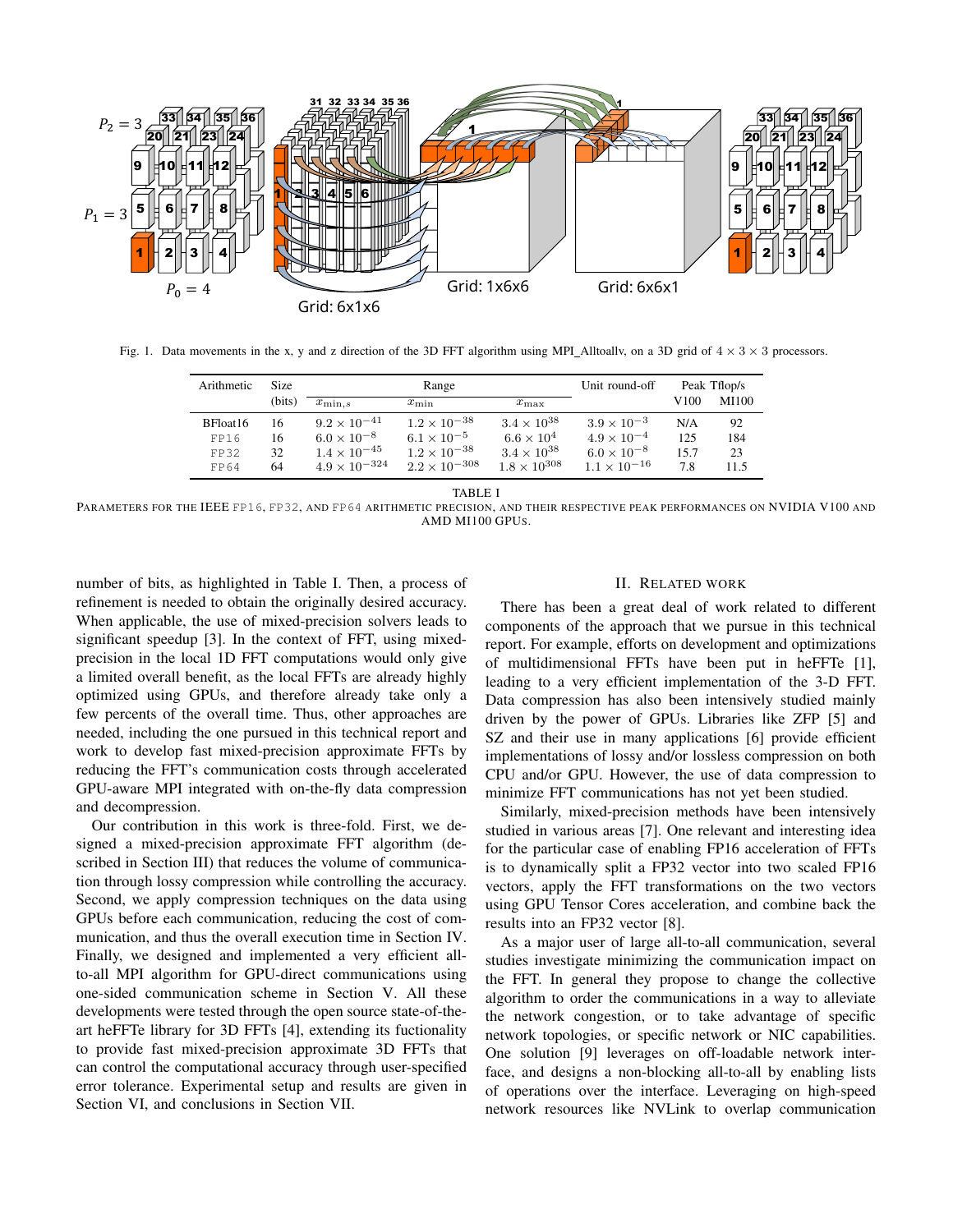latency has been studied by [10]. Similarly, a recent study [11] has optimized all-to-all communication by offloading certain operations onto specialized NIC, such as SmartNIC. Besides relying on special hardware capabilities, study [12] proposed to allocate shared buffer for send and receive, and use Morton order to guide memory copies and thus maximize the memory bandwidth. More general studies investigate taking advantage of architecture awareness to achieve better communication performance. Study [13] proposed kernel-assisted mechanisms for multi-core architectures, to improve collective operations. A parallel MPI software package [14] presents an implementation of the truncated Tucker decomposition, aiming to compressing distributed data. When considering architecture of dense GPU clusters, a GPU-based on-the-fly compression technique [15] integrated in MVAPICH2 library is introduced. To accelerate MPI communication, an approximatecommunication scheme [16] has been proposed. [17] presents a study of several compression algorithms that can be used for run-time message compression, based on the datatype used by applications. Library [18] extends state-of-the-art MPI libraries with non-blocking (asynchronous) operations and low-precision data representations features. Additionally, improving MPI reduction with the combination of OpenMP and data compression is proposed in [19].

There are many multidimensional FFT libraries for distributed-memory systems, including AccFFT [20], FFTE [21], fftMPI [22], heFFTe [1], 2Decomp&FFT [23], nb3DFFT [24], FFTW [25], SWFFT [26], and FFTADVMPI [27]. We choose to show the developments through heFFTe because heFFTe is open-source state-of-theart library when compared for performance and accuracy to the other FFT libraries, and is the only one providing support across the different GPUs from NVIDIA, AMD, and Intel [4].

### III. AN APPROXIMATE FFT WITH LOSSY COMPRESSION

We consider the approximate 3D FFT given in Algorithm 1. Note that if the compression is lossy, we propose to control the error within an error tolerance *etol*, resulting in an approximate FFT algorithm with controlled error.

# Algorithm 1 Approximate 3D FFT with lossy compression. Input : 3D data *Dx,y,z* in FP64 precision and error

tolerance *etol*

Output: Approximate 3D FFT of *Dx,y,z* stored in FP64 within error tolerance *etol*

```
1: for i := x, y, z do
```
- 2: Custom Alltoall (Algorithm 3) combined with data *Dx,y,z* compression/decompression within an error tolerance of *etol* in direction *i*
- 3: Batched 1D FFTs for direction *i* in FP64
- 4: end for

Approximate FFTs have a wide use in applications that must guarantee a solution within a certain error. For example, FFTs are used in spectral methods to solve PDEs [28]. The general steps to solve a PDE with these methods, e.g.,  $-\nabla u + u = f$  in  $\Omega = [0..L]$ , where f is a smooth function and periodic on the boundary, is given in Algorithm 2. The main computational kernels that need acceleration are the forward FFT (step 2) and the inverse FFT (step 4), which can be done in  $O(N \log N)$ time using FFTs, *vs.* for example  $O(N^3)$  if a dense direct solver is applied. See also [29] for a comparison of FFT-based solvers to other best known methods like FMM and multigrid.

| <b>Algorithm 2</b> Solve $-\nabla u + u = f$ in $\Omega = [02\pi]$ using FFTs. |  |  |  |  |  |
|--------------------------------------------------------------------------------|--|--|--|--|--|
| <b>Input</b> : function f, smooth and periodic on the boundary                 |  |  |  |  |  |
| <b>Output:</b> solution $u$                                                    |  |  |  |  |  |
| 1 Sample $f[i] = f(x_i)$ at N grid points $x_i = i * h$ , $h = 2\pi/N$         |  |  |  |  |  |

- $\text{I}}[i] = f(x_i)$
- and error tolerance *etol*
- 2. Compute g = FFT (f, *etol*)
- 3. Scale g point-wise,  $g[i] = g(i)/(1 + (ih)^2)$
- 4. Compute  $u = IFFT(g, e_{tol})$

To show the need for the approximate (including mixedprecision) FFTs that we propose, and to simplify their error analysis, we generalize the solver in Algorithm 2 as

$$
Ax = b
$$

and note that there are various errors associated in this approach. Most notably, there are the discretization error going from the continuous PDE problem to a discrete problem,  $A_h x_h = b_h$ , using FFTs of size *N* ( $h = O(1/N)$ ), and roundoff errors associated with solving the discrete problem in some finite precision arithmetic. These types of approximation errors can be subject of detailed study and evaluation, e.g., cf. [30]. Most notably, when multiple sources of errors are involved, the total approximation error *e<sup>a</sup>* can be represented as:

$$
e_a = x - \tilde{x}_h = (x - x_h) + (x_h - \tilde{x}_h) = e_d + e_r.
$$

Thus, the error *e<sup>a</sup>* (e.g., in certain computable quantities or directly in some norm *|| · ||* of interest) can be bounded by the maximum of the discretization error (*ed*) and the round-off error (*er*):

$$
||e_a|| \le 2 \; max(||e_d||, ||e_r||).
$$

In other words, if a user requires a solver with a guaranteed error below  $e_{tol}$ , the  $||e_d||$  and  $||e_r||$  errors must be balanced, i.e., to be about the same, and made to be the largest possible that are still below the target *etol*, otherwise there will be inefficiencies and thus missed opportunities for acceleration. For example, if  $e_{tol} = 10^{-5}$ ,  $||e_d||$  must be made about that, e.g., through control of the number of discretization points *N*, and  $||e_r||$  as well, e.g., through control of the accuracy in the FFT computations. Obviously, in this example, the use of FP32 arithmetic would have been sufficient in order to solve with enough accuracy, while being about  $2\times$  faster than an FP64 solver achieving the same overall accuracy.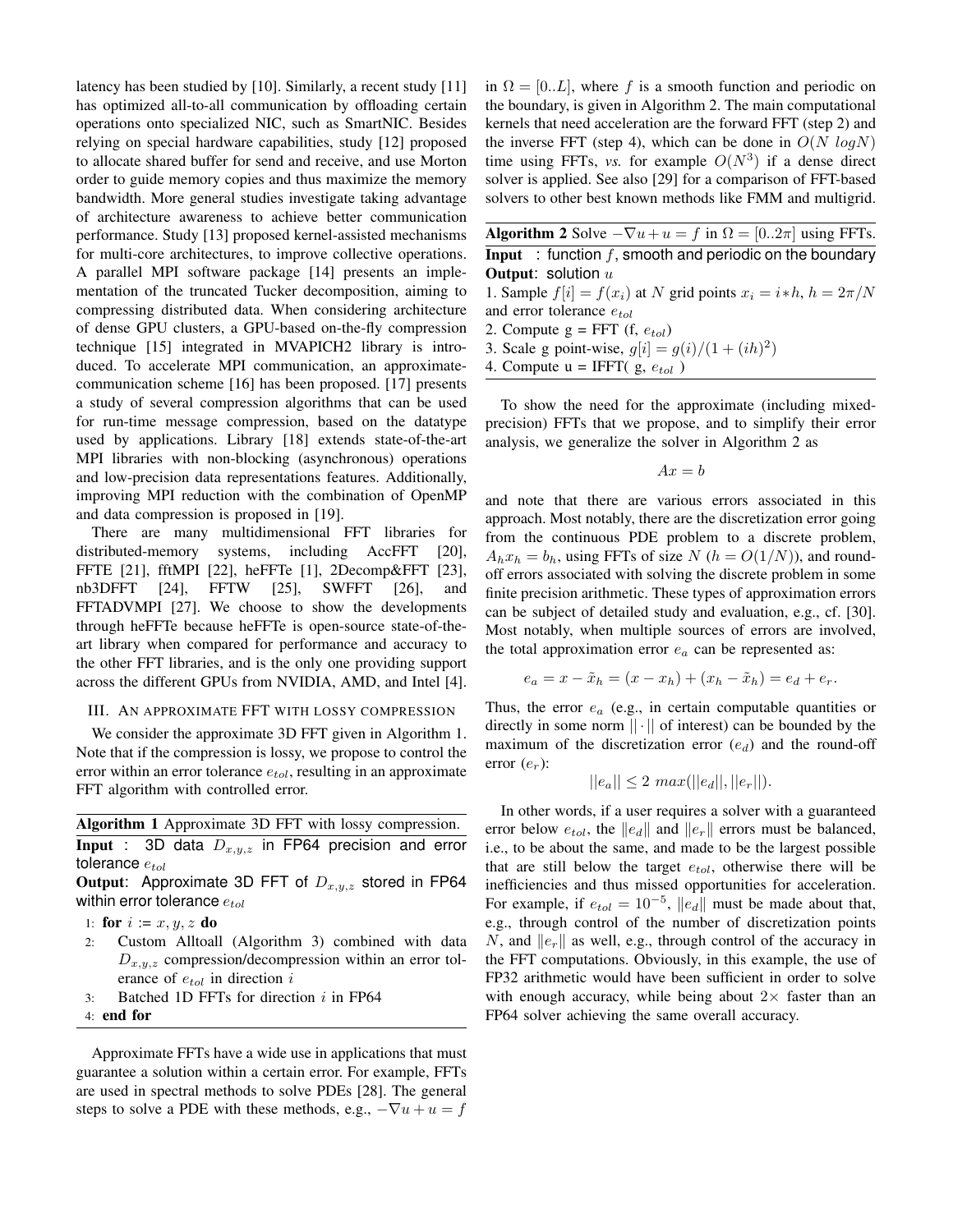The *e<sup>d</sup>* error for spectral methods can be shown to be of order up to  $h^N$ , leading to fastest possible so-called "exponential convergence", when the solution is smooth enough. In general, the FFT user must know some bounds for the error *e<sup>d</sup>* and pass that value as the *etol* for the approximate FFT. If the user does not know it, we can propose error control based on a posteriori error analysis, similar to techniques used in FEM methods [31], using the approximate solutions on different grids to deduce an error estimate (or the value of *P* that makes the rate of computed convergence  $h^P$ ). Further in this work, we assume that the user knows *e<sup>d</sup>* and passes it as *etol*, and therefore will not be concerned any longer with the discretization error. This is a common assumption that can be used to accelerate many applications. Passing user-controlled error tolerance is enabled in many numerical libraries and is part of their APIs, e.g., most notably, libraries for sparse iterative solvers.

Related to controlling the error due to compression and round-off, FFT is an orthogonal transformation, so truncating the input will result in about the same error in the output, e.g., casting to FP32 removes about eight decimal digits of accuracy from the input, resulting in losing eight decimal digits from the output. There is also some accuracy lost due to roundoff arithmetic, e.g.:

$$
\frac{||e_r||}{||\tilde{x}_h||} \le \kappa(A) \frac{||\tilde{b}_h - \tilde{A}_h \tilde{x}_h||}{\tilde{b}_h}
$$

*,*

where  $\kappa(A)$  is the condition number of *A* w.r.t. the norm  $||\cdot||$ . Since *A* is related to FFT here, we consider  $\kappa(A)$  to be one, illustrating the above observation that the relative error in the output is bounded by the error in the input, since the typical magnification factor  $\kappa(A)$  is one. Round-off errors are still present though from the simple operations in the FFTs (sin, cos, and dot-product computations). They can be bounded by  $1.06(2N)^{2/3}\epsilon$  for DFT and  $1.06\sum_j (2p_j)^{2/3}\epsilon$  for FFT, where  $p_i$  are the prime factors of *N* and  $\epsilon$  is the working machine precision [32].

#### IV. COMPRESSING THE COMMUNICATION

In order to reduce the cost of communication in the FFT algorithm, we propose compressing the data that will be exchanged. The choice of compression technique is critical as it will determine the performance of the collective exchange as well as the accuracy of the resulting FFT algorithm.

# *A. Compression techniques*

We consider different types of compression techniques, from lossy to lossless. On one extreme is *truncation*, a casting-like operation that is highly efficient due to the hardware support provided by modern architectures. The truncation corresponds to a change in the number of bits used for its representation. For example, let us consider a floating-point value with a 64 bits representation, i.e., double-precision, namely FP64. When its representation is truncated so that only 32-bits, i.e., singleprecision, are used, commonly referred to as casting from FP64 to FP32, we obtain a compression rate of two. The

### **Approximate FFTs with accuracy/speed trade-off**

|                              | 1.E-06   | 2015-2015                                 |                                             |                                |  |
|------------------------------|----------|-------------------------------------------|---------------------------------------------|--------------------------------|--|
| ×<br>Б<br>щ<br>iı<br>п.<br>× | 1.E-07   |                                           | <b>Bits transferred</b><br>(out of 64 bits) | Acceleration<br>(reduced comm) |  |
|                              | $1.E-08$ |                                           | $\rightarrow$ 32 bits                       | 2.00                           |  |
|                              | 1.E-09   |                                           |                                             |                                |  |
|                              | $1.F-10$ |                                           | MP 64/32 bit                                | 2.00                           |  |
|                              | $1.F-11$ |                                           | $\leftarrow$ 48 bits                        | 1.33                           |  |
|                              | $1.F-12$ |                                           | $-56$ bits                                  | 1.14                           |  |
|                              | $1.E-13$ |                                           | $-60$ bits                                  | 1.06                           |  |
|                              | $1.E-14$ |                                           | $-64$ bits                                  | 1.00                           |  |
|                              | $1.E-15$ |                                           |                                             |                                |  |
|                              | $1.F-16$ |                                           |                                             |                                |  |
|                              |          | 192 320 448 576 704 832 960<br>64<br>size |                                             |                                |  |

Fig. 2. Evolution of the accuracy of the FFT algorithm with respect to the number of bits in the mantissa.

larger the number of trimmed bits, the greater the compression rate, but also the larger the potential loss because a larger truncation leads to a smaller range of floating-point representation, as presented in Table I. Thus, at the end, the choice depends on the data and algorithmic properties of the target application, to balance between improved communication performance provided by a stronger compression, and the desired accuracy.

At the other extreme are techniques that rely on more sophisticated algorithms to offer more flexibility and a variable accuracy that allows both lossy and lossless compression [5], [6], [33]–[35]. However, the absence of hardware support and a much higher computational complexity compared with truncation leads to lower efficiency. Fortunately, these techniques offer other advantages. For example, the library ZFP [5], which provides lossless and lossy compression, offers the possibility to control either the accuracy, or the compression rate, with both CPU and/or GPU support. But, a good compression rate requires special properties for the data to compress. By properties the authors refer to spatial correlation as to the relation between groups of values. Therefore, if this condition is satisfied, it is possible to compress at a fixed compression rate, say a compression rate of two, and then to decompress with a maximum error that is lower compared with a truncation of the same compression rate (such as from FP64 to FP32). Otherwise, in the case of random data, sophisticated techniques like ZFP would behave similar to as truncation operations.

#### *B. Impact of truncating the mantissa on the FFT accuracy*

In the following, we study the evolution of the accuracy of the FFT when the mantissa is trimmed. This is a compression where the error is controlled by the number of bits trimmed. The accuracy of the FFT is given by the norm of the difference between the input problem and the inverse of the FFT, i.e.,  $||x-IFFT(FFT(x))||.$ 

We consider as reference 64-bit FP numbers and trim them down to 32 bits, which is the FP64 trimmed down to FP32 representation. Figure 2 shows the impact of reducing the number of bits as well as the theoretical acceleration obtained by reducing the volume of communication. We first note that the accuracy for 64 bits is around the double-precision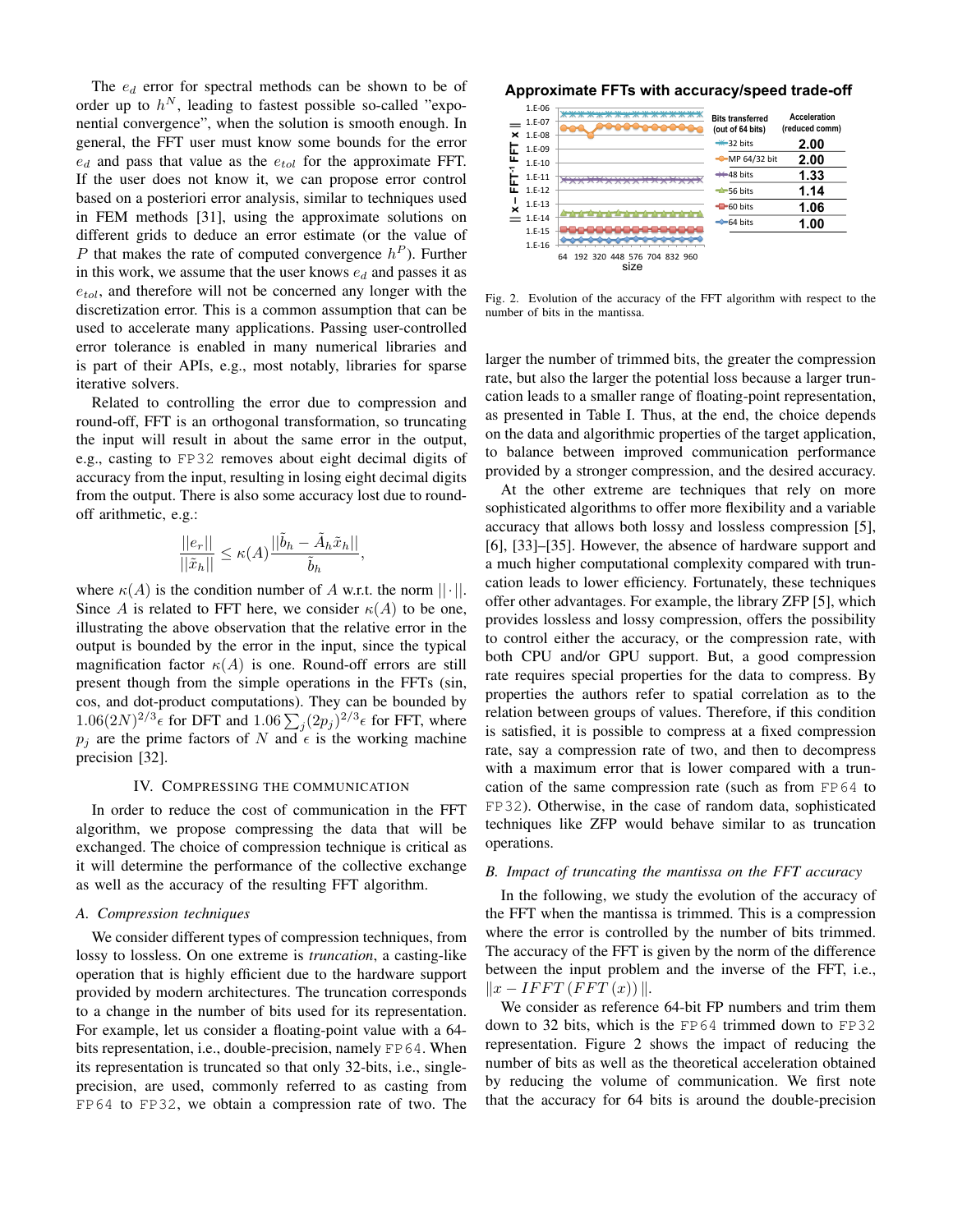machine precision ( $\approx 1e - 16$ ), and, for 32 bits, around the single-precision machine precision ( $\approx 1e - 8$ ), as expected. We observe that the more the mantissa is trimmed the closer the accuracy is to the 32 bits accuracy.

Now, if we do the computation in double-precision but the communication in single-precision as in the proposed approximate FFT Algorithms 1, referred to as MP 64/32 in the figure, the accuracy is about an order of magnitude better than doing everything with 32 bits. This means that, compared with 64 bits, the overall execution will be accelerated twice while, at the same time, having a better accuracy than executing everything at the lower 32-bits precision.

In the following, we focus on the truncation operations as this allows us to predict the gain (due to a constant compression ratio) as well as provides a lower bound on accuracy. Unless explicitly mentioned, we consider in the following two truncation operations: double-precision (FP64) to single-precision (FP32), and double-precision (FP64) to half-precision (FP16), which gives us a compression rate of two and four, respectively. Therefore, applying it in the context of FFT, we expect a compression rate of two to give a speedup very close to two when communication represent most of the execution. Thus, our performance model for compression is that the overall performance increases at the rate of the data compression. We confirm in the experimental results section that performance indeed gets very close to these theoretically modeled results.

# V. COMPRESSED ALL-TO-ALL USING ONE-SIDED SEMANTICS

An all-to-all operation is a collective operation that exchanges the same amount of data between each pair of involved processes, and where each process has different data to send to every other processes. A classic implementation of this collective communication pattern is the pairwise algorithm, also known as the *ring algorithm*. Formally, for *p* processes involved, the completion of the all-to-all operation takes *p* steps, including the step for the local data transmission, i.e., a process sending data to itself. At step *j*, each process  $P_i$ ,  $i \in \{1, \ldots, p\}$ , sends data to process  $(P_i + j) \% p$ . Consequently, at each step, each process sends and receives one message of same size to and from different processes. The main interest of this algorithm is to ensure a constant, bi-directional traffic for each process, by saturating network resources between processes.

As an extension to the classical algorithm for platforms with hierarchical resources where multiple processes are placed on the same node, such as multi-GPU nodes, or with specialized network topologies, such as fat tree or dragonfly, it is possible to create a permutation of ranks, such that the communications with ranks distance *permute*[*j*] will minimize network congestion and potentially maximize the network utilization. This means that no two nodes (or the processes placed on them) will send or expect to receive data from the same remote node (or processes placed on it), such that all available network in each direction is, at any moment, only used between two nodes.

From an implementation perspective, the classical way to implementing this algorithm is to use two-sided communication. This means a handshake happens for each pointto-point communication, imposing an unnecessary overhead for such a synchronous algorithm. It is true that when the messages are large enough the cost of this handshake will be insignificant, but our goal in this work is to create a pipeline between the compression and the data transmission, allowing us to, simultaneously, take advantage of the compute power of the processor to compress the next fragment while the previous fragment is moved through the network. This means we need to split each message in many smaller fragments, increasing the impact of this unnecessary handshake. To remove this overhead, we implement the architecture-aware ring-based collective by replacing all two-sided point-to-point communication with their one-sided equivalent as presented in a simplified form in Algorithm 3.

#### *A. Revisit of the All-to-all algorithm using one-sided*

In order to replace the two-sided point-to-point communication by the one-sided equivalent, each process  $P_i$  needs to expose its received buffer, named *recvbuf*, to all other processes (Line 3). By doing so, it gets a window that contains all information needed for managing RMA operations. It must be noted that the window creation is a collective operation and therefore has a high cost. However, when the all-to-all is performed multiple times on the same memory fragment, it is possible to cache this window, and thus reduce the startup cost of the all-to-all implementation. Then, after a synchronization phase to make sure all processes are ready, the ring algorithm starts. For each destination, the calls to MPI Send (MPI Isend) is replaced by the RMA operation MPI Win put which starts the communication (Line 8). Similarly to MPI Isend, this operation is asynchronous and therefore requires to wait the completion of pending communication, i.e., the sending and reception of the data for *Pi*. Last, each process reaches the global synchronization (Line 11) needed to ensure all communication in the window are now completed at both the origin and the target, and thus the data is available in the user buffer everywhere.

It must be noted that because the put operation is asynchronous, Algorithm 3 behaves as if all communication have been posted upfront, using non-blocking communication, and they were all completed right before returning from the function. This might not be the best implementation on real platforms, as it will insert, almost in same time, a storm of messages in the network increasing the opportunity for collisions, and rerouting, and thus decreasing the achievable network bandwidth.

#### *B. Integration of the compression*

To accelerate our all-to-all, we propose to compress the data put in the network. The integration of the compression in Algorithm 3 corresponds to add two steps. The first step is the compression of the data to be sent to *dest* just before the put into the destination memory (Line 8). As a consequence, the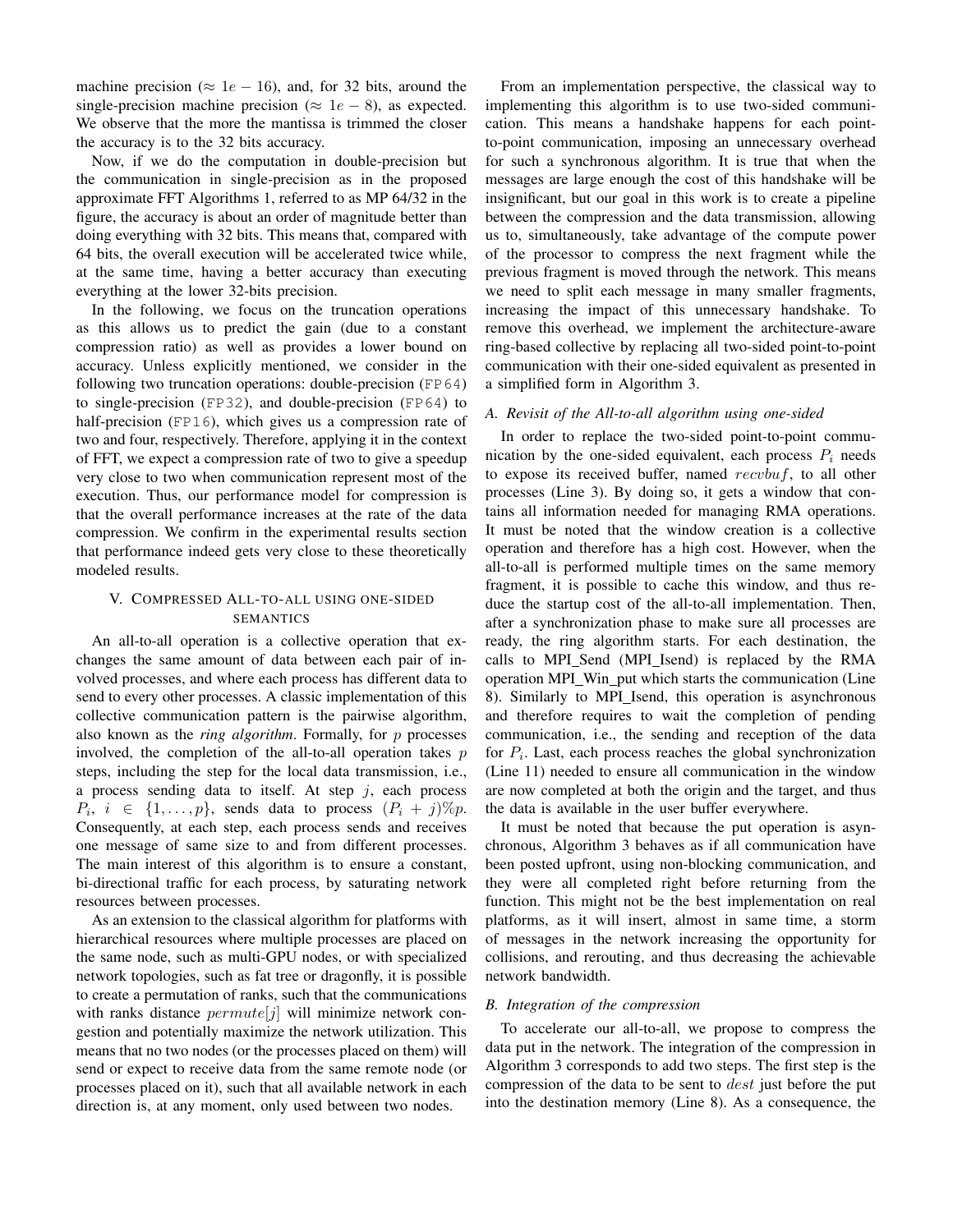Algorithm 3 Classical ring version of the OSC Alltoall

| Algurium 9 Classical ring version of the OSC_Amoan                     |
|------------------------------------------------------------------------|
| <b>Require:</b> Same parameters as classical MPI_Alltoall              |
| <b>Ensure:</b> recvbuf the buffer that contains the result of the data |
| exchange                                                               |
| 1: Let <i>n</i> be the number of nodes                                 |
| 2: Let $k$ be the node id of the current rank                          |
| 3: Let $win$ be the window that exposes $recvbu f$                     |
| 4: for $j = 1$ to n do                                                 |
| 5: $n_i = (j + k)\%n$                                                  |
| 6: <b>for</b> $i = 1$ to #processes of node $n_i$ do                   |
| Let $dest = permute[n_i][i]$ be the next target<br>7:                  |
| // Pipelining between compression and transfer                         |
| Put the data into <i>dest</i> memory using $win$<br>8:                 |
| end for<br>9:                                                          |
|                                                                        |

10: Wait the completion of all data movements

11: end for

call to MPI\_Win\_put is made on the compressed data and so the target memory is filled with compressed data. This introduces the second step after the global synchronization (Line 11) which decompresses the received data.

However, to comply with the general requirements of MPI API, the compression of the data cannot be done inplace, because the send buffer of the all-to-all is constant. Thus, our algorithm needs two internal buffers: one to store the result of the compression for a destination, and the second to receive the compressed data, both buffers size depending on the compression technique used. Therefore, the memory exposed to the other processors is now the second internal buffer and not *recvbuf*.

We want to emphasize that the compression plays a similar role as packing and unpacking operation in MPI in the case where the data are not contiguous in memory. Indeed, the resulted compressed data residing in the internal buffer are contiguous and so MPI will not use another internal buffer. Note that communication relies on the GPU-direct for better performance.

In order to hide the cost of compression, we pipeline it with the communication, by carefully taking advantage of the sequential order of operations in a CUDA stream. To do so, the routine starts by splitting the data into chunks and submits a kernel for each chunk on the same stream. However, instead of using CUDA events to track the completed kernels, we simply call a second kernel on the same stream to update a memory location that indicates the current status of the compression. Thus the communication of the compressed chunks can be triggered by the CPU by watching the updates of the shared counter. The sequentiality of the execution of the kernels ensures that the value of the counter corresponds to the number of chunks compressed and that can be safely put into the target memory. On the target side, since we are using the one-sided communication scheme, no action is needed for the reception of the data. However, on the target side we could have also created a pipeline between the decompression operation and the next put, but the RMA API lacks efficient constructs

for this. Thus instead of a pipeline on the target side, we will decompress the entire buffer later, once communications complete.

Our implementation leads to a total cost of the compressed transfer equals to the cost of the compression of the first chunk plus the communication of the compressed data. We observed in practice, with truncation operation, that this execution cost is very close to the upper bound given by the communication cost of uncompressed data divided by the compression rate.

# VI. EXPERIMENTAL RESULTS

In this section, we evaluate our approach: i) by comparing the performance of our OSC Alltoall with the classical MPI\_Alltoall routine; ii) by comparing the accuracy and performance of our approximate FFT with two executions of heFFTe in FP64 and FP32, respectively.

Given that in general, the compression technique used is application dependent [], we consider random data which validates our approach as well as offers a good estimate of how our method performs. As stated in Section IV-A, with random data, sophisticated compression techniques are not relevant. We therefore use truncation operation in the remaining of the work presented in this technical report. It allows us to show the performance of our approach in the case where the compression technique is cheap (compared with sophisticated techniques) as well as offers the possibility to control the compression rate.

We did all our experiment on the Summit supercomputer, located at Oak Ridge National Laboratory. The machine consists of 4 608 dual-socket nodes, with each socket having three GPUs and 21 cores. Each node has two Infiniband lanes for a total theoretical bandwidth of 25GB/s. We evenly map one MPI process per GPU, which means six MPI processes per node. We use the following software stack: GCC 8.3.1, Open UCX 1.10, CUDA 10.1.234, and Open MPI 5.0 master<sup>1</sup>.

# *A. Performance comparison of the OSC Alltoall*

In order to understand the quality of OSC Alltoall we want to compare its performance with the classical all-to-all implementation. However, to the best of our knowledge confirmed by our experiments, the latest Spectrum-MPI 10.4 doesn't have support of one-sided communication to/from GPU memory. Therefore, we only test OSC Alltoall using Open MPI, and use Open UCX as the communication engine. Hence, this section compares OSC Alltoall with the default Open MPI MPI\_Alltoall. Note that because of Summit supercomputer has two lanes per node, we select for each socket the closest network device to handle communication, which is mlx5 3:1 and mlx5 0:1 for socket 0 and 1, respectively.

#### ${}^{1}$ SHA:fafbb3702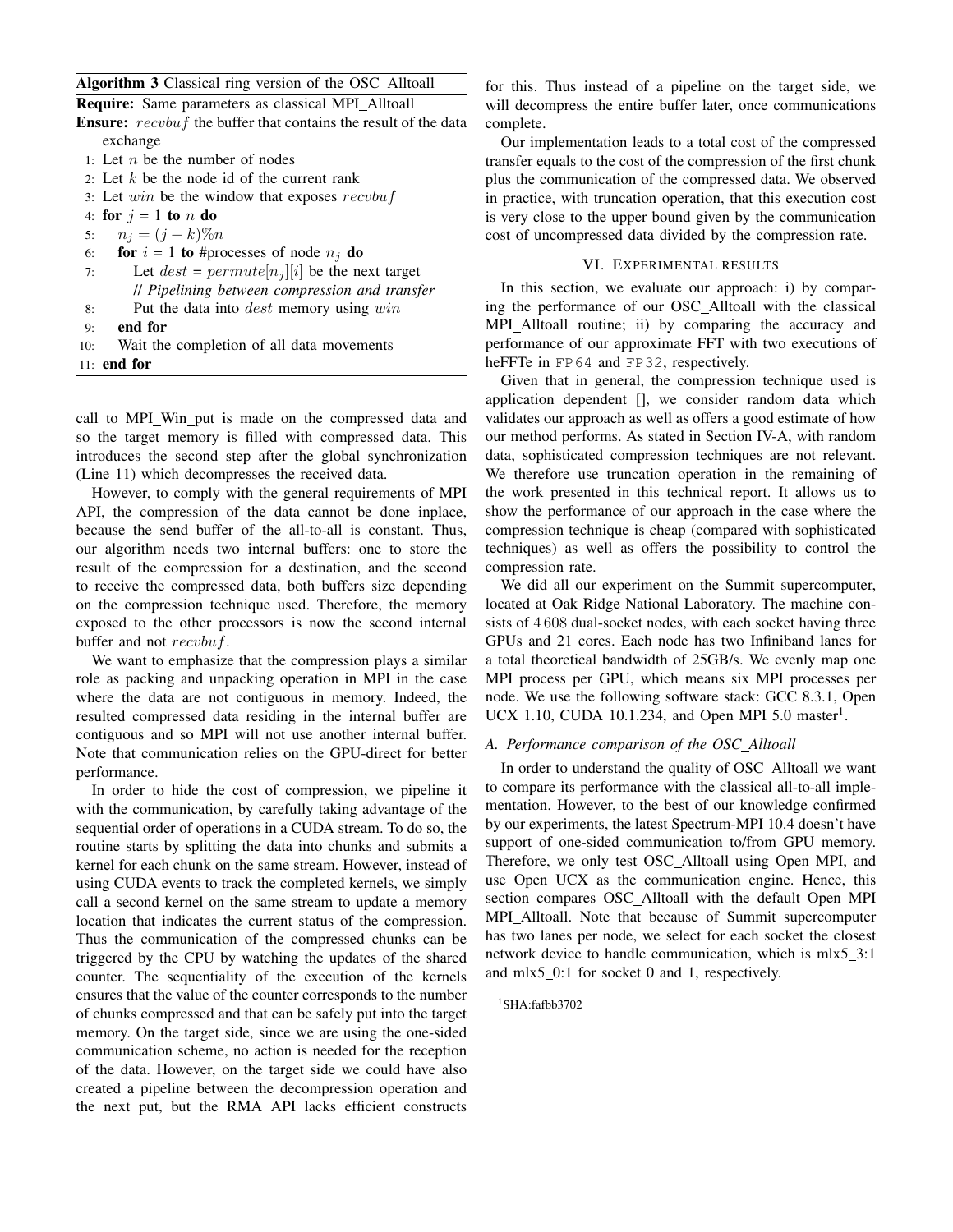

Fig. 3. Average node bandwidth usage for the different all-to-all implementations with an increasing number of GPUs, with the fixed message size per process of 80*KB*.

Figure 3 compares the network bandwidth per node for the two implementations. In this experiment, each process sends to each other process 80*KB* of data. Thus, when there are 1536 GPUs involved, the total amount of data sent, and therefore received, by each process is  $1536 * 80 = 122880$  KB. We note that for a small number of GPUs, both implementations achieve similar bandwidth. But when the number of GPUs increases, the performance of the default all-to-all decreases rapidly to reach around 5GB/s. Indeed, the bandwidth for the intra-node communication (50GB/s) being higher than the bandwidth of the inter-node communication (25GB/s), the overall bandwidth of the all-to-all decreases as the proportion of data sent outside of the node becomes dominant. For example, for 24 processes, the volume of intra-node communication is a quarter of the overall volume of communication, and thus artificially increases the perceived average bandwidth. However, when the number of GPUs increases, the fraction of the volume of intra-node communication decreases and so the average bandwidth decreases to its inter-node average bandwidth. On the other hand, OSC Alltoall benefits as expected from the use of one-sided communication and offers twice the bandwidth compared with the reference on the large number of GPUs.

### *B. Speedup and accuracy of heFFTe using compression*

We compare the performance of heFFTe where the data is compressed during the communication with the original code. We perform a strong scaling experiment from two nodes, six GPUs per node, to 256 nodes, and a problem size of  $1024<sup>3</sup>$ . We consider as reference FP64 and FP32, both doing the computation and the communication using their unique working-precision. For the compression, we truncate the data either from FP64 to FP32 or from FP64 to FP16, respectively. Figure 4 shows the evolution of the performance (Gflops/s) when the number of GPUs increases. The solid lines correspond to the references while the dashed lines represent the performance with compression.

As expected, since FP32 involves twice fewer bits, the volume of communication is divided by two, resulting in a performance around  $2 \times$  better. The FP64  $\rightarrow$  FP32 curve shows a greater speedup than the FP32, with the same volume of communication. This indicates that our implementation does

| #GPU | FP64       | FP32         | $FP64 \rightarrow FP32$ |
|------|------------|--------------|-------------------------|
| 12   | $6.00e-15$ | $4.96e-06$   | 1.94e-07                |
| 24   | $6.17e-15$ | 4.91e-06     | $2.20e-07$              |
| 48   | $5.92e-15$ | $4.49e - 06$ | 3.01e-07                |
| 96   | $6.00e-15$ | 3.47e-06     | 3.90e-07                |
| 192  | 5.11e-15   | 3.54e-06     | 3.99e-07                |
| 384  | 5.25e-15   | $4.44e-06$   | 5.09e-07                |
| 768  | 5.29e-15   | $3.13e-06$   | 5.44e-07                |
| 1536 | 5.38e-15   | 3.06e-06     | 5.57e-07                |
|      |            | TABLE II     |                         |

| COMPARISON OF THE FFT ACCURACY WHEN USING CASTING OPERATION |  |  |  |
|-------------------------------------------------------------|--|--|--|
| FROM FP64 TO FP32 IN THE COMMUNICATION WITH THE TWO         |  |  |  |

REFERENCES. EACH REFERENCE CORRESPONDS TO AN EXECUTION USING A UNIQUE PRECISION WHICH IS EITHER FP64 OR FP32.

not suffer from the overhead of compressing the data. Moreover, the use of the One-Sided Communication improves the overall performance, reaching up to  $2.5 \times$  speedup compared to FP64.

With a compression rate of four (FP64  $\rightarrow$  FP16), heFFTe is able to reach 14 Tflops/s on 1 536 GPUs. When looking at the speedup with respect to the blue curve, we note that we exceed a  $4\times$  speedup up to 384 GPUs. Then, when the number of GPUs continue to increase, the volume of communication, which is divided by 4, becomes too small and the latency starts becoming dominant.

Accuracy remains paramount for this application, thus the impact on the accuracy of doing the communication in lower precision and the computation in higher precision must be well understood. Table II shows the comparison between the reference and the casting operation from FP64 to FP32. We observe that the mixed-precision gives one order of magnitude better accuracy compared with a unique working-precision of FP32. Furthermore, our approach allows us to consider lower precision without having the computational kernel usually needed with a unique working-precision.

# VII. CONCLUSION

The Fast Fourier Transform, a critical algorithm for many scientific applications, makes heavy use of the MPI\_Alltoallv routine, up to the point where most time is spent in communication. Surprisingly, the efforts from the FFT community focusing on improving the computational aspects were not met with a similar effort to improve upon the communication aspects. We addressed this issue, by taking advantage of the FFT capability to deal with accuracy loss, in order to compress, using several lossy methods, the data pertaining to the reshape operation.

By redesigning the MPI Alltoallv routine using the One-Sided Communication and integrating a compression technique, we showed that the performance of heFFTe increases with the compression rate, even exceeding the  $4\times$  speedup expected for a compression rate of four. In addition, we demonstrated that the use of a lower precision in the communication and a higher precision in the computation improves the accuracy of the FFT by one order of magnitude, compared with the execution of heFFTe in the lower precision.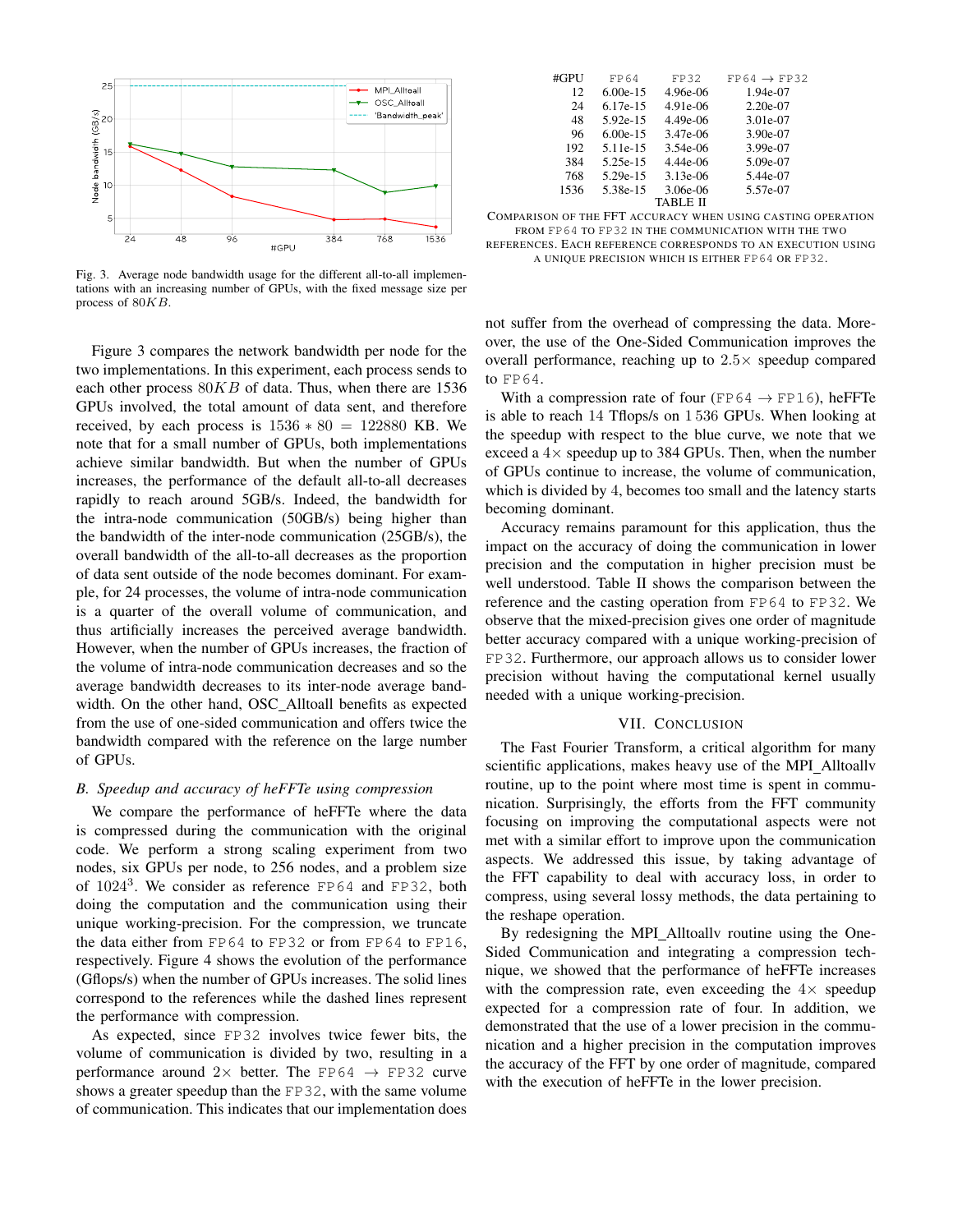

Fig. 4. Strong scaling of heFFTe for a problem of size 10243. The solid lines correspond to the use of the classical MPI Alltoallv, while the dotted ones use our OSC\_Alltoally with compression. The FP64 and FP32 curves represent execution in double and single-precision, respectively. The FP64  $\rightarrow$  FP32 and the FP64  $\rightarrow$  FP16 curves correspond to the use of truncation operations with a compression rate of two and four, respectively. The left figure presents the performance while the figure on the right the speedup compared with the FP64 version.

This hints that compression techniques more accurate than truncation, such as those provided by ZFP, which take advantage of the spatial distribution of the data, could simultaneously give us better compression rate or possibly a better accuracy.

This work has shown the potential of our approach and leads to future works. First, the approximate FFT implemented in heFFTe should be integrated into existing applications and the choice of the compression technique investigated thoroughly. Second, we mainly presented results using lossy compression like truncation operations. This work can be easily extended to lossless compression so that we fallback to the classical 3D FFT with a potential speedup. Third, the use of One-Sided Communication gives our all-to-all freedom and flexibility. However, implementation requires careful use of the network to avoid congestion for instance. Therefore, further investigation are needed to improve the performance.

#### ACKNOWLEDGEMENT

This research was supported by the Exascale Computing Project (17-SC-20-SC), a collaborative effort of the U.S. Department of Energy Office of Science and the National Nuclear Security Administration.

#### VIII. APPENDIX

For reproducing the results in this technical report, a list of the settings used is given as follows:

export PAMI\_ENABLE\_STRIPING=1

export PAMI\_IBV\_ADAPTER\_AFFINITY=1

export PAMI\_IBV\_DEVICE\_NAME="mlx5\_0:1,mlx5\_3:1"

- export PAMI\_IBV\_DEVICE\_NAME\_1="mlx5\_3:1,mlx5\_0:1"
- mpirun --np \$NUM\_PROC\$ --map-by node:NOLOCAL
	- -x UCX\_TLS=ib,cuda\_copy,cuda\_ipc
	- -x LD\_LIBRARY\_PATH
	- -x UCX\_MEMTYPE\_CACHE=n
	- -x UCX\_NET\_DEVICES=mlx5\_3:1,mlx5\_0:1
	- -x UCX\_LOG\_LEVEL=error

#### **REFERENCES**

[1] A. Ayala, S. Tomov, A. Haidar, and J. Dongarra, "heFFTe: Highly Efficient FFT for Exascale," in *ICCS 2020. Lecture Notes in Computer Science*, 2020.

- [2] A. Ayala, S. Tomov, P. Luszczek, G. Ragghianti, S. Cayrols, and J. Dongarra, "Interim report on benchmarking FFT libraries on high performance systems," University of Tennessee, ICL Tech Report ICL-UT-21-03, 2021-07 2021.
- [3] A. Haidar, S. Tomov, J. Dongarra, and N. J. Higham, "Harnessing gpu tensor cores for fast fp16 arithmetic to speed up mixed-precision iterative refinement solvers," in *Proceedings of the International Conference for High Performance Computing, Networking, Storage, and Analysis*, ser. SC '18. IEEE Press, 2018.
- [4] A. Ayala, S. Tomov, P. Luszczek, S. Cayrols, G. Ragghianti, and J. Dongarra, "FFT Benchmark Performance Experiments on Systems Targeting Exascale," Tech. Rep. ICL-UT-22-02, 2022-03 2022.
- [5] P. Lindstrom, "Fixed-rate compressed floating-point arrays," *IEEE Transactions on Visualization and Computer Graphics*, vol. 20, 08 2014.
- [6] S. Di and F. Cappello, "Fast Error-Bounded Lossy HPC Data Compression with SZ," in *2016 IEEE International Parallel and Distributed Processing Symposium (IPDPS)*, 2016, pp. 730–739.
- [7] A. Abdelfattah, H. Anzt, E. G. Boman, E. Carson, T. Cojean, J. Dongarra, M. Gates, T. Grützmacher, N. J. Higham, S. Li, N. Lindquist, Y. Liu, J. Loe, P. Luszczek, P. Nayak, S. Pranesh, S. Rajamanickam, T. Ribizel, B. Smith, K. Swirydowicz, S. Thomas, S. Tomov, Y. M. Tsai, I. Yamazaki, and U. M. Yang, "A survey of numerical methods utilizing mixed precision arithmetic," 2020.
- [8] A. Sorna, X. Cheng, E. D'Azevedo, K. Won, and S. Tomov, "Optimizing the fast fourier transform using mixed precision on tensor core hardware," in *2018 IEEE 25th International Conference on High Performance Computing Workshops (HiPCW)*, 2018, pp. 3–7.
- [9] K. Kandalla, H. Subramoni, K. Tomko, D. Pekurovsky, S. Sur, and D. K. Panda, "High-performance and scalable non-blocking all-to-all with collective offload on infiniband clusters: a study with parallel 3d fft." Comput Sci Res Dev 26, 237 (2011).
- [10] K. S. Khorassani, C.-H. Chu, Q. G. Anthony, H. Subramoni, and D. K. Panda, "Adaptive and hierarchical large message all-to-all communication algorithms for large-scale dense gpu systems," in *2021 IEEE/ACM 21st International Symposium on Cluster, Cloud and Internet Computing (CCGrid)*, 2021, pp. 113–122.
- [11] M. Bayatpour, N. Sarkauskas, H. Subramoni, J. Maqbool Hashmi, and D. K. Panda, "BluesMPI: Efficient MPI Non-blocking Alltoall Offloading Designs on Modern BlueField Smart NICs," in *High Performance Computing*, B. L. Chamberlain, A.-L. Varbanescu, H. Ltaief, and P. Luszczek, Eds. Cham: Springer International Publishing, 2021, pp. 18–37.
- [12] S. Li, Y. Zhang, and T. Hoefler, "Cache-oblivious mpi all-to-all communications based on morton order," *IEEE Transactions on Parallel and Distributed Systems*, vol. 29, no. 3, pp. 542–555, 2018.
- [13] S. Chakraborty, H. Subramoni, and D. K. Panda, "Contention-aware kernel-assisted mpi collectives for multi-/many-core systems," in *2017 IEEE International Conference on Cluster Computing (CLUSTER)*, 2017, pp. 13–24.
- [14] G. Ballard, A. Klinvex, and T. G. Kolda, "Tuckermpi: A parallel c++/mpi software package for large-scale data compression via the tucker tensor decomposition," *ACM Trans. Math. Softw.*, vol. 46, no. 2, Jun. 2020.